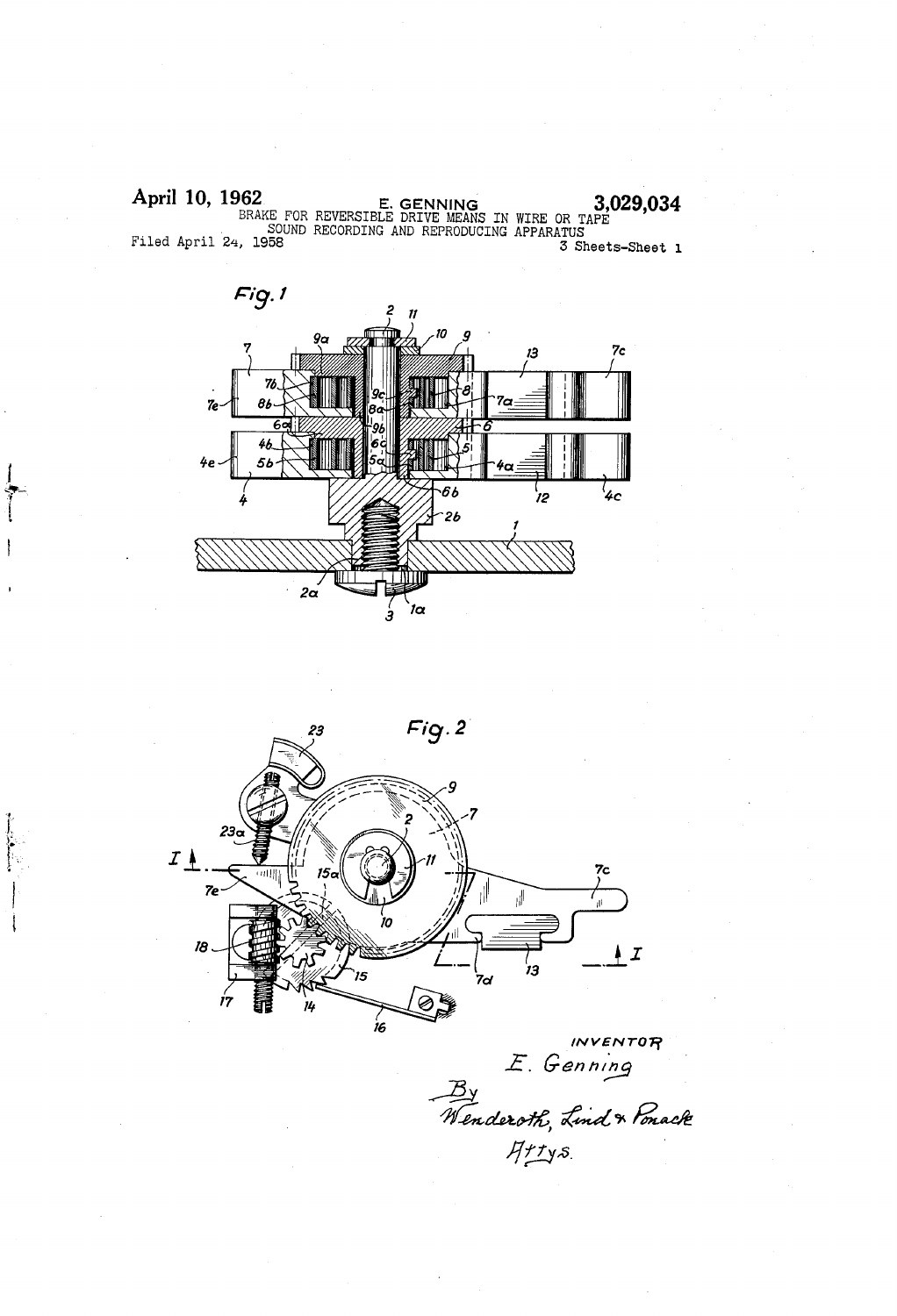April 10, 1962 E. GENNING 3,029,034<br>BRAKE FOR REVERSIBLE DRIVE MEANS IN WIRE OR TAPE SOUND RECORDING AND REPRODUCING APPARATUS Filed April 24, 1958 3 Sheets-Sheet 2





lNVENTOF? E. Genning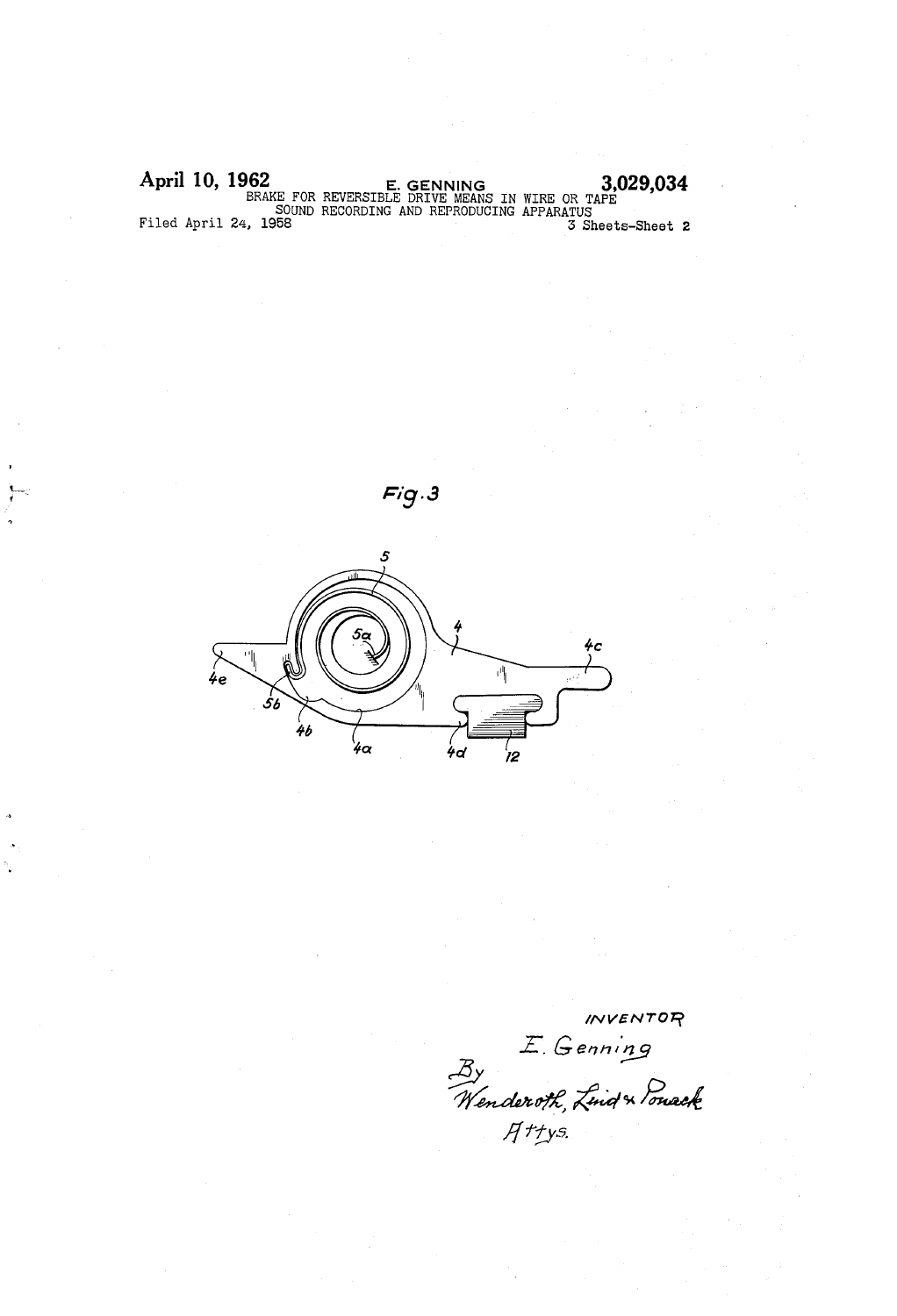April 10, 1962 April 10, 1962 E. GENNING 3,029,034<br>
BRAKE FOR REVERSIBLE DRIVE MEANS IN WIRE OR TAPE<br>
SOUND RECORDING AND REPRODUCING APPARATUS<br>
3 Sheets-Sheet 3





WVENTOR E. Genning<br>By<br>Wenderoth, Lind + Ponack<br>Attys.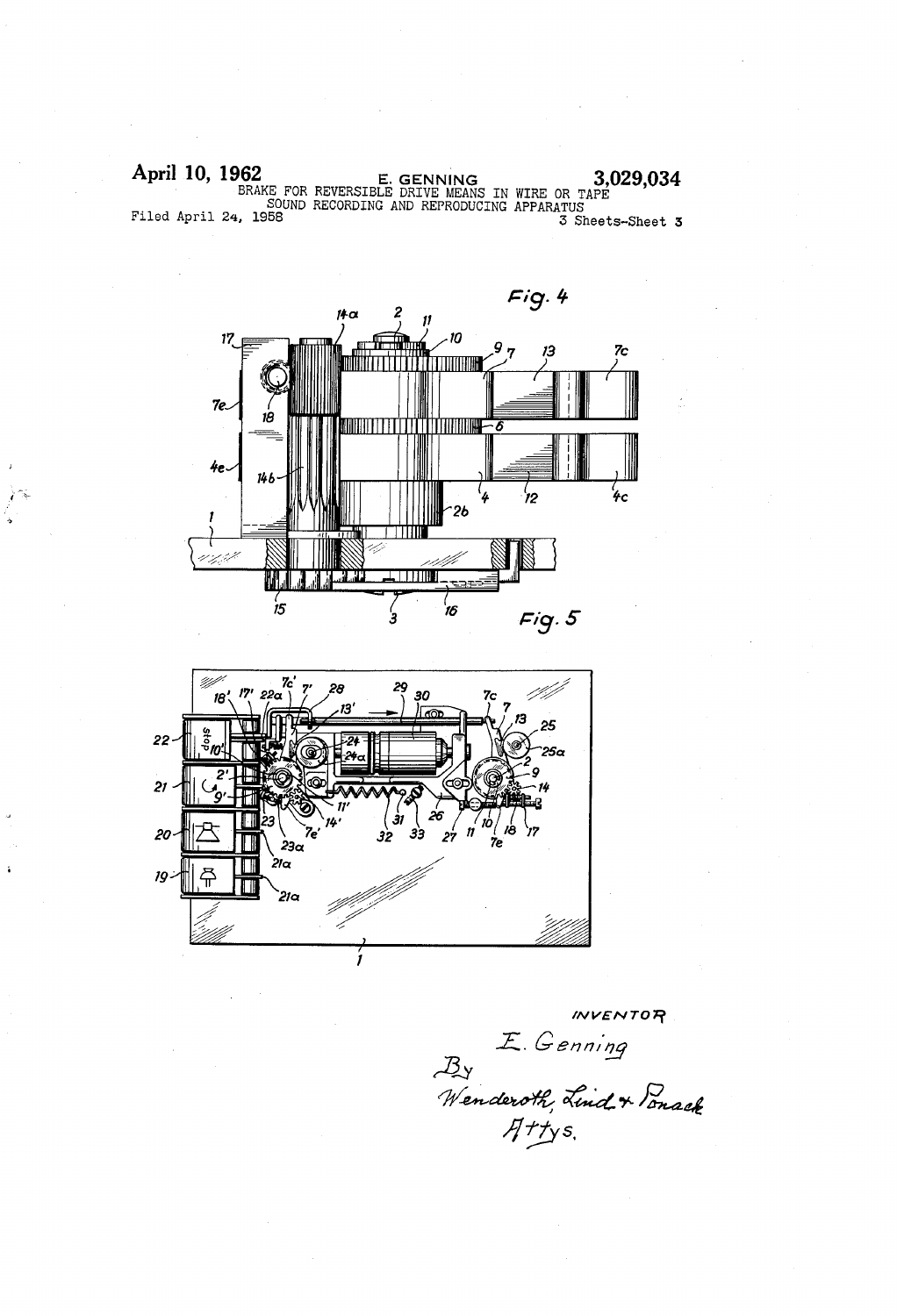## United States Patent Office 3,029,034

 $\overline{5}$ 

# Patented Apr. 10, 1962

1

### . 3,029,034 BRAKE FOR REVERSIBLE DRIVE MEANS IN WIRE OR TAPE SOUND RECORDING AND REPRODUCING APPARATUS

Ernst Genning, Buettnerstrasse 12, Hannover, Germany Claims priority, application Germany Apr. 24, 1957

6 Claims. (Cl. 242-5512)

This invention relates to brake mechanism for sound 10 recording and reproducing apparatus employing a wire or tape as the record carrier, and adapted more especially for use in magnetic sound recording apparatus.

In clockwork mechanisms it is already known to provide brake shoes for a balance wheel, said brake shoes 15 being urged by a spiral spring into contact with the bal-<br>ance wheel. However, this form of friction brake cannot move otherwise than from its released into its braking position.

In sound recording and reproducing apparatus employ- 20 ing record carriers the safety and reliability of operation of the drive means depends substantially upon the shape and the functioning of the brake means. If the brakes do not properly apply themselves to the spools on which the record carrier is mounted, the record carrier is liable 25 to flutter and loop with the result that the recording or the reproduction will be distorted and possibly completely interrupted. In reversible drive means every reversal of the direction of rotation of the spools generates considera ble inertia effects which may cause the record carrier to 30 prising a running and a stop brake, the section being break or to be dislodged from the spools if the brakes are of unsatisfactory construction or incorrectly adjusted. The brakes, especially the running brakes, should there fore be designed to apply a contact pressure which is gradually adjustable. Moreover, it should be possible to 35 effect adjustment or corrections in adjustment whilst the apparatus is in operation.

To this end, the present invention provides a brake in which the braking pressure of an elastic torsion element of the brake shoe is arranged to be gradually adjustable.  $40$ 

The elastic torsion element may be in the form of a spiral spring of known type with an approximately linear rate. Alternatively a highly elastic rubber ring may. be employed.

 $\lambda$ 

The elastic torsion element is accommodated inside a  $45$ rotary spindle bearing of a double-armed lever type friction brake. In one arrangement according to the present invention, the top of this rotary bearing is closed by a spur<br>wheel located on the spindle in the rotary bearing by wheel located on the spindle in the rotary bearing by means of a centering bush. The rotary bearing contains  $50$ the elastic torsion element which can be biased to any de gree of fine adjustment by the spur wheel.

To wind up the elastic torsion element of each brake lever a pinion on a shaft located parallel to the spindle of the brake meshes with the teeth of the spur wheel. This  $55$ pinion is rotatably mounted on the bedplate supporting the drive means and a ratchet gear is provided to retain the pinion in any position to which it is set.<br>According to another feature of the invention the run-

According to another feature of the invention the running and stop brakes associated with each spool are 60 mounted on the bedplate of the drive means so that their pivots are in alignment and the brakes are disposed, one above the other, in the manner of the two hands of a clock.

Alternatively, only the pinion associated with one brake 65 is rotatably mounted on the bedplate and provided with a ratchet, Whereas the pinion associated with the other brake is adjusted by means of a worm mounted on a bracket.

The disposition of the brakes according to the present 70 invention has the advantage of being extremely compact and of ensuring reliability of operation in any position

2

of the apparatus, as well as when the direction of rotation a spring at all times provides an accurately adjustable and controllable amount of braking pressure. When taking advantage of the freedom from fatigue and the uniformity of pressure throughout a wide deflection range of a spiral steel spring, contact pressure is determined by the flatness of the function  $Md/n$ , where M represents the spring modulus and  $d$  the spring distortion,  $n$  representing the number of complete revolutions when the spring is wound up. The individual members of each brake assembly are similar and hence interchangeable, and they can be easily removed and re-assembled. Finally, the brake mecha nism of the present invention permits the tolerance range of the energy storage means to be more coarsely or finely adjusted according to requirements.

The brakes and brake mechanism proposed by the in vention are particularly suitable for reversing drive means controlled by a reversing slide. The lower brakes of each assembly may be used as stop brakes loosely entrained by a first slide which engages projections on the brake arms, whereas the upper brakes may be running brakes oper ated by a second slide having adjustable contact screws co-operating with an arm extending in the opposite direc tion to the actual brake arm.

A preferred embodiment of the invention is illustrated by way of example, in the accompaning drawings, in which:

FIG.1 is a vertical section of a brake assembly comtaken on the line A—B of FIG. 2.

FIG. 2'is a plan view of the brake assembly shown in FIG. 1, the pinions, worm, and ratchet being diagram matically indicated;

FIG. 3 is a plan view of a single brake lever and of an energy storing element associated therewith;<br>FIG. 4 is a side view of the brake assembly having a

divided pinion, and a worm and ratchet gear, and

FIG. 5 is a plan view of a key-controlled reversing mechanism and brake assembly according to the inven

tion, the brakes being operated by two slides. on a bedplate 1 provided with an opening  $I_a$  for a brake spindle  $2$  which is provided with flats  $2a$  or the like. The brake spindle 2 is detachably secured to the bedplate 1 by means of a screw 3.

A concentric collar 2b carries a two-armed lever brake 4 which in the illustrated example is adapted to perform the functions of a stop brake. A deep concentric recess  $4a$  surrounding the spindle 2 of brake 4 serves to accommodate the energy storage means 5. In the illustrated example the energy storage means is embodied in a spirally wound flexible spring which has an approximately linear rate of tensioning.

The top of the recess  $4a$  is closed by the spur wheel 6 which is centered in relation to brake 4 by a centering boss  $6a$  and a centering bushing  $6b$ . The centering bushing  $6b$  carries a projection or the like  $6c$  for anchoring an end 5a of the energy storage means 5, and the other end 5b of the latter is secured in a slot 4b arranged concentri cally with respect to the recess 4a.

The brake 7, which in the illustrated example consti-' tutes the running brake, is similar in construction to the stop brake 4 and likewise comprises a concentric recess 7a, an energy storage means  $\overline{8}$ , a centering boss  $9a$ , a centering bushing  $9b$  and a projection 9c. This brake 7 is loosely rotatably mounted on the spur wheel 6 of brake 4. The two brakes 4 and 7 are held on spindle 2 by a plate 10 and an elastic washer 11.

Held in undercut recesses  $4d$ , and  $7d$  in brake arm  $4c$  of brake 4 and brake arm 7c of brake 7, are renewable brake linings 12, 13. For winding up the energy storage means